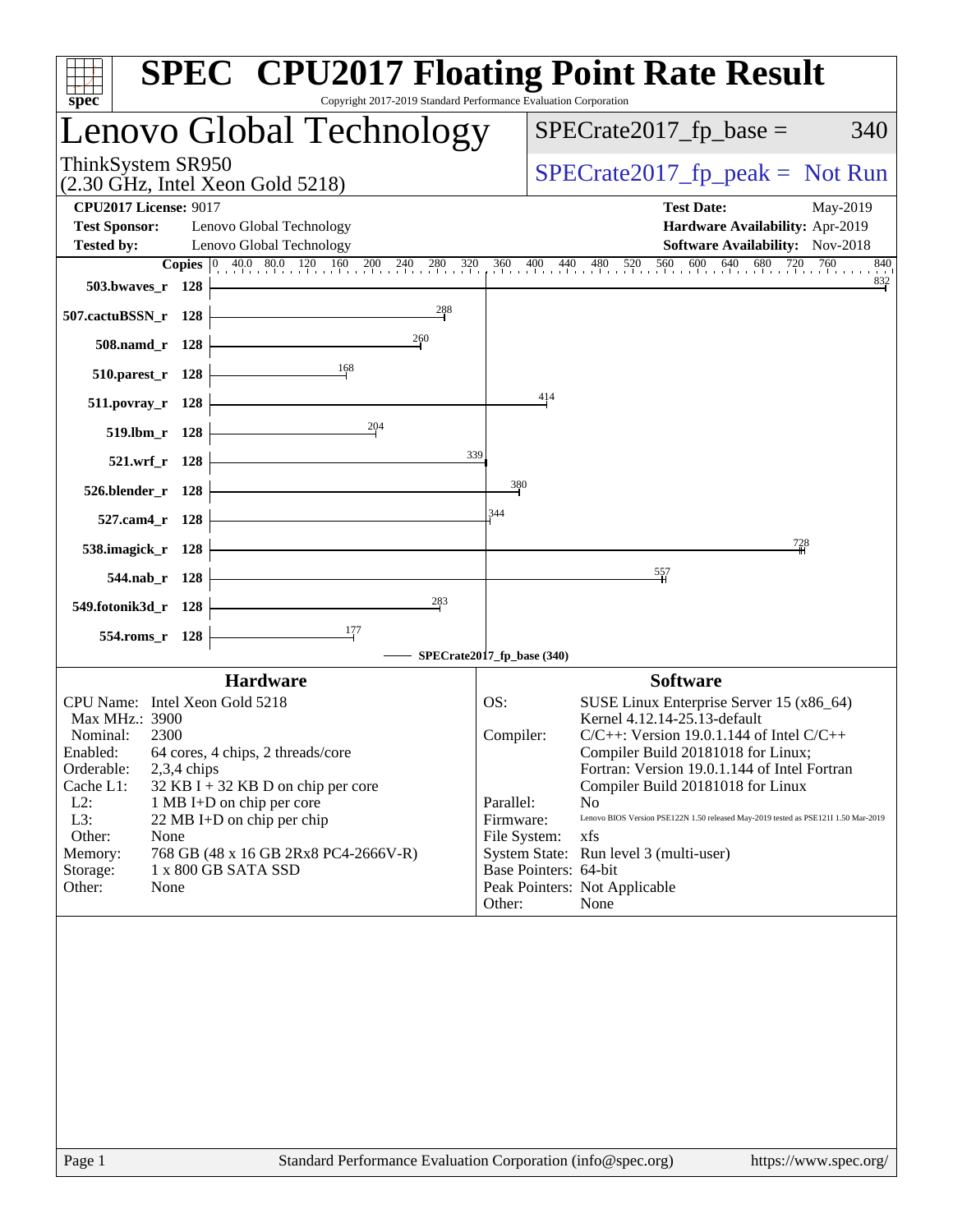

## Lenovo Global Technology

# $SPECTate2017<sub>fr</sub> base = 340$

(2.30 GHz, Intel Xeon Gold 5218)

 $SPECTate2017<sub>fr</sub> peak = Not Run$ 

**[Test Sponsor:](http://www.spec.org/auto/cpu2017/Docs/result-fields.html#TestSponsor)** Lenovo Global Technology **[Hardware Availability:](http://www.spec.org/auto/cpu2017/Docs/result-fields.html#HardwareAvailability)** Apr-2019 **[Tested by:](http://www.spec.org/auto/cpu2017/Docs/result-fields.html#Testedby)** Lenovo Global Technology **[Software Availability:](http://www.spec.org/auto/cpu2017/Docs/result-fields.html#SoftwareAvailability)** Nov-2018

**[CPU2017 License:](http://www.spec.org/auto/cpu2017/Docs/result-fields.html#CPU2017License)** 9017 **[Test Date:](http://www.spec.org/auto/cpu2017/Docs/result-fields.html#TestDate)** May-2019

#### **[Results Table](http://www.spec.org/auto/cpu2017/Docs/result-fields.html#ResultsTable)**

|                          |               |                |                | <b>Base</b>    |       |                |       |               | <b>Peak</b>    |              |                |              |                |              |
|--------------------------|---------------|----------------|----------------|----------------|-------|----------------|-------|---------------|----------------|--------------|----------------|--------------|----------------|--------------|
| <b>Benchmark</b>         | <b>Copies</b> | <b>Seconds</b> | Ratio          | <b>Seconds</b> | Ratio | <b>Seconds</b> | Ratio | <b>Copies</b> | <b>Seconds</b> | <b>Ratio</b> | <b>Seconds</b> | <b>Ratio</b> | <b>Seconds</b> | <b>Ratio</b> |
| $503.bwaves_r$           | 128           | 1545           | 831            | 1543           | 832   | 1543           | 832   |               |                |              |                |              |                |              |
| 507.cactuBSSN r          | 128           | 562            | 289            | 562            | 288   | 563            | 288   |               |                |              |                |              |                |              |
| $508$ .namd $_r$         | 128           | 470            | 259            | 467            | 260   | 468            | 260   |               |                |              |                |              |                |              |
| 510.parest_r             | 128           | 1992           | 168            | 1998           | 168   | 1997           | 168   |               |                |              |                |              |                |              |
| 511.povray_r             | 128           | 722            | 414            | 721            | 414   | 721            | 415   |               |                |              |                |              |                |              |
| 519.1bm r                | 128           | 660            | 204            | 660            | 204   | 660            | 204   |               |                |              |                |              |                |              |
| $521$ .wrf r             | 128           | 845            | 339            | 846            | 339   | 843            | 340   |               |                |              |                |              |                |              |
| 526.blender r            | 128           | 512            | 381            | 513            | 380   | 513            | 380   |               |                |              |                |              |                |              |
| $527$ .cam $4r$          | 128           | 651            | 344            | 649            | 345   | 651            | 344   |               |                |              |                |              |                |              |
| 538.imagick_r            | 128           | 437            | 728            | 439            | 726   | 435            | 732   |               |                |              |                |              |                |              |
| 544.nab_r                | 128           | 387            | 557            | 387            | 556   | 384            | 561   |               |                |              |                |              |                |              |
| 549.fotonik3d r          | 128           | 1762           | 283            | 1763           | 283   | 1763           | 283   |               |                |              |                |              |                |              |
| $554$ .roms $r$          | 128           | 1151           | 177            | 1151           | 177   | 1153           | 176   |               |                |              |                |              |                |              |
| $SPECrate2017$ fp base = |               |                | 340            |                |       |                |       |               |                |              |                |              |                |              |
| $SPECrate2017$ fp peak = |               |                | <b>Not Run</b> |                |       |                |       |               |                |              |                |              |                |              |

Results appear in the [order in which they were run](http://www.spec.org/auto/cpu2017/Docs/result-fields.html#RunOrder). Bold underlined text [indicates a median measurement](http://www.spec.org/auto/cpu2017/Docs/result-fields.html#Median).

#### **[Submit Notes](http://www.spec.org/auto/cpu2017/Docs/result-fields.html#SubmitNotes)**

 The numactl mechanism was used to bind copies to processors. The config file option 'submit' was used to generate numactl commands to bind each copy to a specific processor. For details, please see the config file.

### **[Operating System Notes](http://www.spec.org/auto/cpu2017/Docs/result-fields.html#OperatingSystemNotes)**

Stack size set to unlimited using "ulimit -s unlimited"

#### **[General Notes](http://www.spec.org/auto/cpu2017/Docs/result-fields.html#GeneralNotes)**

Environment variables set by runcpu before the start of the run: LD LIBRARY PATH = "/home/cpu2017-1.0.5-ic19.0u1/lib/intel64"

 Binaries compiled on a system with 1x Intel Core i9-7900X CPU + 32GB RAM memory using Redhat Enterprise Linux 7.5 Transparent Huge Pages enabled by default Prior to runcpu invocation Filesystem page cache synced and cleared with: sync; echo 3> /proc/sys/vm/drop\_caches runcpu command invoked through numactl i.e.: numactl --interleave=all runcpu <etc> NA: The test sponsor attests, as of date of publication, that CVE-2017-5754 (Meltdown)

**(Continued on next page)**

| Page 2 | Standard Performance Evaluation Corporation (info@spec.org) | https://www.spec.org/ |
|--------|-------------------------------------------------------------|-----------------------|
|        |                                                             |                       |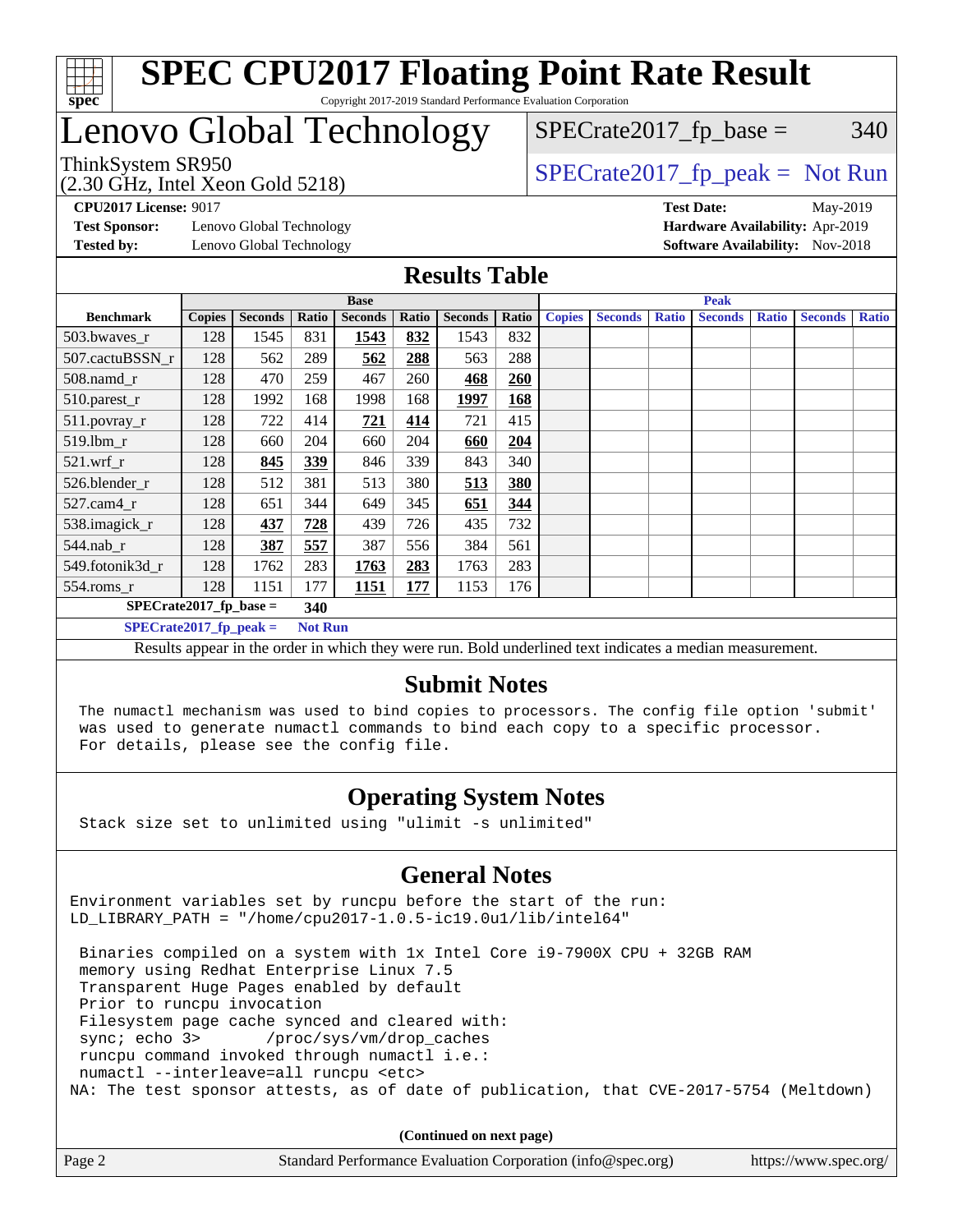

Lenovo Global Technology

 $SPECTate2017<sub>fr</sub> base = 340$ 

(2.30 GHz, Intel Xeon Gold 5218)

ThinkSystem SR950<br>  $SPECTI<sub>5</sub>18$  [SPECrate2017\\_fp\\_peak =](http://www.spec.org/auto/cpu2017/Docs/result-fields.html#SPECrate2017fppeak) Not Run

**[Test Sponsor:](http://www.spec.org/auto/cpu2017/Docs/result-fields.html#TestSponsor)** Lenovo Global Technology **[Hardware Availability:](http://www.spec.org/auto/cpu2017/Docs/result-fields.html#HardwareAvailability)** Apr-2019 **[Tested by:](http://www.spec.org/auto/cpu2017/Docs/result-fields.html#Testedby)** Lenovo Global Technology **[Software Availability:](http://www.spec.org/auto/cpu2017/Docs/result-fields.html#SoftwareAvailability)** Nov-2018

**[CPU2017 License:](http://www.spec.org/auto/cpu2017/Docs/result-fields.html#CPU2017License)** 9017 **[Test Date:](http://www.spec.org/auto/cpu2017/Docs/result-fields.html#TestDate)** May-2019

#### **[General Notes \(Continued\)](http://www.spec.org/auto/cpu2017/Docs/result-fields.html#GeneralNotes)**

is mitigated in the system as tested and documented. Yes: The test sponsor attests, as of date of publication, that CVE-2017-5753 (Spectre variant 1) is mitigated in the system as tested and documented. Yes: The test sponsor attests, as of date of publication, that CVE-2017-5715 (Spectre variant 2) is mitigated in the system as tested and documented. Yes: The test sponsor attests, as of date of publication, that CVE-2018-3640 (Spectre variant 3a) is mitigated in the system as tested and documented. Yes: The test sponsor attests, as of date of publication, that CVE-2018-3639 (Spectre variant 4) is mitigated in the system as tested and documented.

#### **[Platform Notes](http://www.spec.org/auto/cpu2017/Docs/result-fields.html#PlatformNotes)**

```
Page 3 Standard Performance Evaluation Corporation (info@spec.org) https://www.spec.org/
BIOS configuration:
Choose Operating Mode set to Maximum Performance
Choose Operating Mode set to Custom Mode
Intel Virtualization Technology set to Disable
MONITOR/MWAIT set to Enable
SNC set to Enable
  Sysinfo program /home/cpu2017-1.0.5-ic19.0u1/bin/sysinfo
  Rev: r5974 of 2018-05-19 9bcde8f2999c33d61f64985e45859ea9
  running on linux-u1b8 Fri May 31 15:28:40 2019
  SUT (System Under Test) info as seen by some common utilities.
  For more information on this section, see
     https://www.spec.org/cpu2017/Docs/config.html#sysinfo
  From /proc/cpuinfo
     model name : Intel(R) Xeon(R) Gold 5218 CPU @ 2.30GHz
        4 "physical id"s (chips)
        128 "processors"
     cores, siblings (Caution: counting these is hw and system dependent. The following
     excerpts from /proc/cpuinfo might not be reliable. Use with caution.)
        cpu cores : 16
        siblings : 32
        physical 0: cores 0 1 2 3 4 5 6 7 8 9 10 11 12 13 14 15
        physical 1: cores 0 1 2 3 4 5 6 7 8 9 10 11 12 13 14 15
        physical 2: cores 0 1 2 3 4 5 6 7 8 9 10 11 12 13 14 15
        physical 3: cores 0 1 2 3 4 5 6 7 8 9 10 11 12 13 14 15
  From lscpu:
       Architecture: x86_64
       CPU op-mode(s): 32-bit, 64-bit
       Byte Order: Little Endian
      CPU(s): 128
       On-line CPU(s) list: 0-127
       Thread(s) per core: 2
                                    (Continued on next page)
```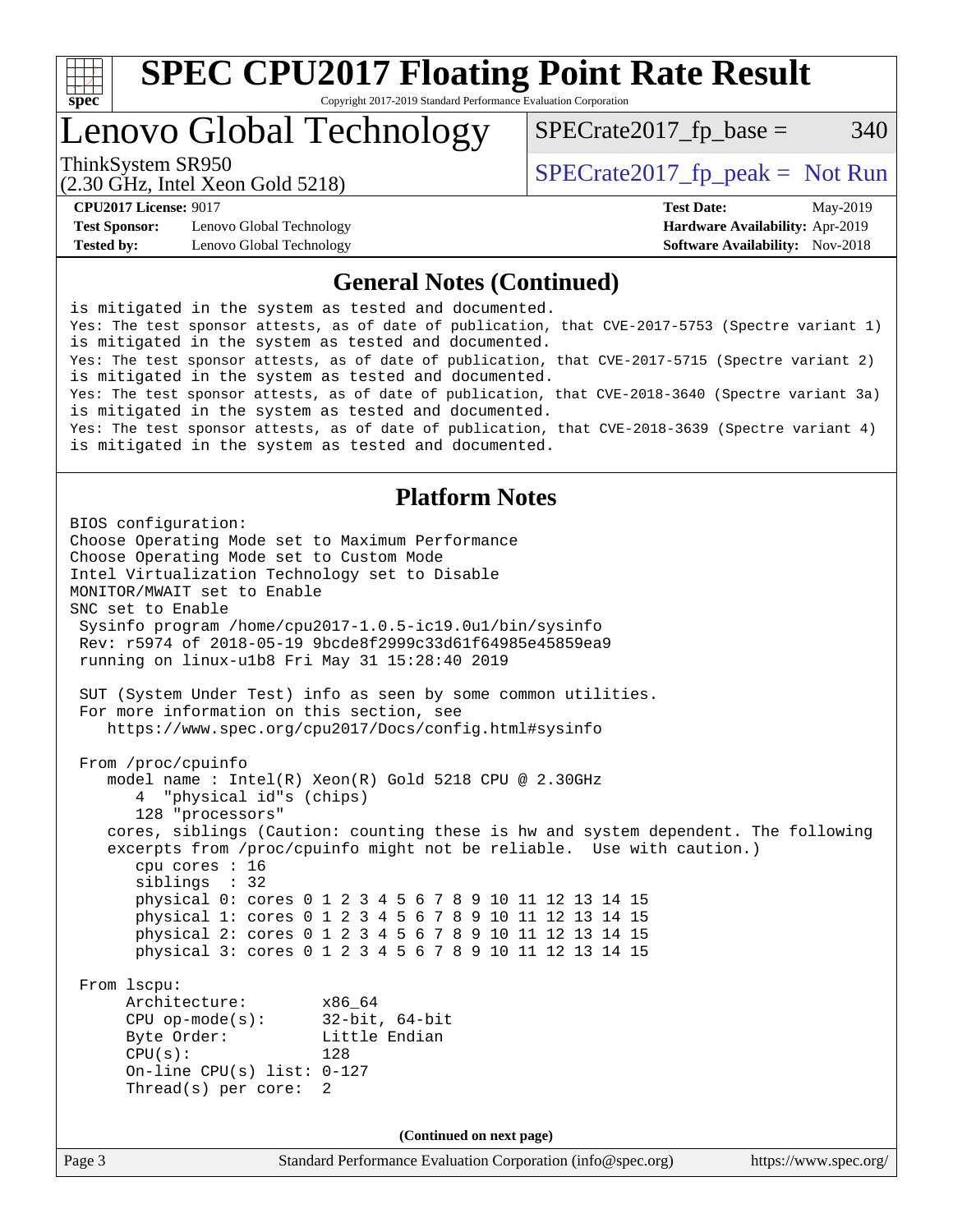

Lenovo Global Technology

ThinkSystem SR950<br>  $(2,30 \text{ GHz})$  Intel Xeon Gold 5218)  $SPECrate2017_fp\_base = 340$ 

(2.30 GHz, Intel Xeon Gold 5218)

**[CPU2017 License:](http://www.spec.org/auto/cpu2017/Docs/result-fields.html#CPU2017License)** 9017 **[Test Date:](http://www.spec.org/auto/cpu2017/Docs/result-fields.html#TestDate)** May-2019

**[Test Sponsor:](http://www.spec.org/auto/cpu2017/Docs/result-fields.html#TestSponsor)** Lenovo Global Technology **[Hardware Availability:](http://www.spec.org/auto/cpu2017/Docs/result-fields.html#HardwareAvailability)** Apr-2019 **[Tested by:](http://www.spec.org/auto/cpu2017/Docs/result-fields.html#Testedby)** Lenovo Global Technology **[Software Availability:](http://www.spec.org/auto/cpu2017/Docs/result-fields.html#SoftwareAvailability)** Nov-2018

#### **[Platform Notes \(Continued\)](http://www.spec.org/auto/cpu2017/Docs/result-fields.html#PlatformNotes)**

| $Core(s)$ per socket:      | 16                                                                                  |  |  |  |  |  |
|----------------------------|-------------------------------------------------------------------------------------|--|--|--|--|--|
| Socket(s):                 | 4                                                                                   |  |  |  |  |  |
| NUMA $node(s):$            | 8                                                                                   |  |  |  |  |  |
| Vendor ID:                 | GenuineIntel                                                                        |  |  |  |  |  |
| CPU family:                | 6                                                                                   |  |  |  |  |  |
| Model:                     | 85                                                                                  |  |  |  |  |  |
| Model name:                | $Intel(R) Xeon(R) Gold 5218 CPU @ 2.30GHz$                                          |  |  |  |  |  |
| Stepping:                  | 6                                                                                   |  |  |  |  |  |
| CPU MHz:                   | 2300.000                                                                            |  |  |  |  |  |
| $CPU$ max $MHz$ :          | 3900.0000                                                                           |  |  |  |  |  |
| CPU min MHz:               | 1000.0000                                                                           |  |  |  |  |  |
| BogoMIPS:                  | 4600.00                                                                             |  |  |  |  |  |
| Virtualization:            | $VT - x$                                                                            |  |  |  |  |  |
| L1d cache:                 | 32K                                                                                 |  |  |  |  |  |
| Lli cache:                 | 32K                                                                                 |  |  |  |  |  |
| $L2$ cache:                | 1024K                                                                               |  |  |  |  |  |
| $L3$ cache:<br>22528K      |                                                                                     |  |  |  |  |  |
|                            | NUMA $node0$ $CPU(s):$<br>$0-3, 8-11, 64-67, 72-75$                                 |  |  |  |  |  |
| NUMA nodel CPU(s):         | $4 - 7$ , 12-15, 68-71, 76-79                                                       |  |  |  |  |  |
| NUMA $node2$ $CPU(s)$ :    | $16 - 19, 24 - 27, 80 - 83, 88 - 91$                                                |  |  |  |  |  |
| NUMA $node3$ CPU $(s)$ :   | $20 - 23, 28 - 31, 84 - 87, 92 - 95$                                                |  |  |  |  |  |
| NUMA node4 CPU(s):         | $32 - 35, 40 - 43, 96 - 99, 104 - 107$                                              |  |  |  |  |  |
| NUMA node5 $CPU(s):$       | $36-39, 44-47, 100-103, 108-111$                                                    |  |  |  |  |  |
| NUMA node6 $CPU(s):$       | 48-51, 56-59, 112-115, 120-123                                                      |  |  |  |  |  |
| NUMA node7 CPU(s):         | $52 - 55, 60 - 63, 116 - 119, 124 - 127$                                            |  |  |  |  |  |
| Flaqs:                     | fpu vme de pse tsc msr pae mce cx8 apic sep mtrr pge mca cmov                       |  |  |  |  |  |
|                            | pat pse36 clflush dts acpi mmx fxsr sse sse2 ss ht tm pbe syscall nx pdpelgb rdtscp |  |  |  |  |  |
|                            | lm constant_tsc art arch_perfmon pebs bts rep_good nopl xtopology nonstop_tsc cpuid |  |  |  |  |  |
|                            | aperfmperf pni pclmulqdq dtes64 monitor ds_cpl vmx smx est tm2 ssse3 sdbg fma cx16  |  |  |  |  |  |
|                            | xtpr pdcm pcid dca sse4_1 sse4_2 x2apic movbe popcnt tsc_deadline_timer aes xsave   |  |  |  |  |  |
|                            | avx f16c rdrand lahf_lm abm 3dnowprefetch cpuid_fault epb cat_13 cdp_13             |  |  |  |  |  |
|                            | invpcid_single ssbd mba ibrs ibpb stibp tpr_shadow vnmi flexpriority ept vpid       |  |  |  |  |  |
|                            | fsgsbase tsc_adjust bmil hle avx2 smep bmi2 erms invpcid rtm cqm mpx rdt_a avx512f  |  |  |  |  |  |
|                            | avx512dq rdseed adx smap clflushopt clwb intel_pt avx512cd avx512bw avx512vl        |  |  |  |  |  |
|                            | xsaveopt xsavec xgetbvl xsaves cqm_llc cqm_occup_llc cqm_mbm_total cqm_mbm_local    |  |  |  |  |  |
|                            | dtherm ida arat pln pts pku ospke avx512_vnni flush_lld arch_capabilities           |  |  |  |  |  |
|                            |                                                                                     |  |  |  |  |  |
| /proc/cpuinfo cache data   |                                                                                     |  |  |  |  |  |
| cache size : 22528 KB      |                                                                                     |  |  |  |  |  |
|                            |                                                                                     |  |  |  |  |  |
| From numactl --hardware    | WARNING: a numactl 'node' might or might not correspond to a                        |  |  |  |  |  |
| physical chip.             |                                                                                     |  |  |  |  |  |
| $available: 8 nodes (0-7)$ |                                                                                     |  |  |  |  |  |
|                            | node 0 cpus: 0 1 2 3 8 9 10 11 64 65 66 67 72 73 74 75                              |  |  |  |  |  |
| node 0 size: 96332 MB      |                                                                                     |  |  |  |  |  |
| node 0 free: 96009 MB      |                                                                                     |  |  |  |  |  |
|                            | node 1 cpus: 4 5 6 7 12 13 14 15 68 69 70 71 76 77 78 79                            |  |  |  |  |  |
|                            |                                                                                     |  |  |  |  |  |
|                            | (Continued on next page)                                                            |  |  |  |  |  |
|                            |                                                                                     |  |  |  |  |  |

Page 4 Standard Performance Evaluation Corporation [\(info@spec.org\)](mailto:info@spec.org) <https://www.spec.org/>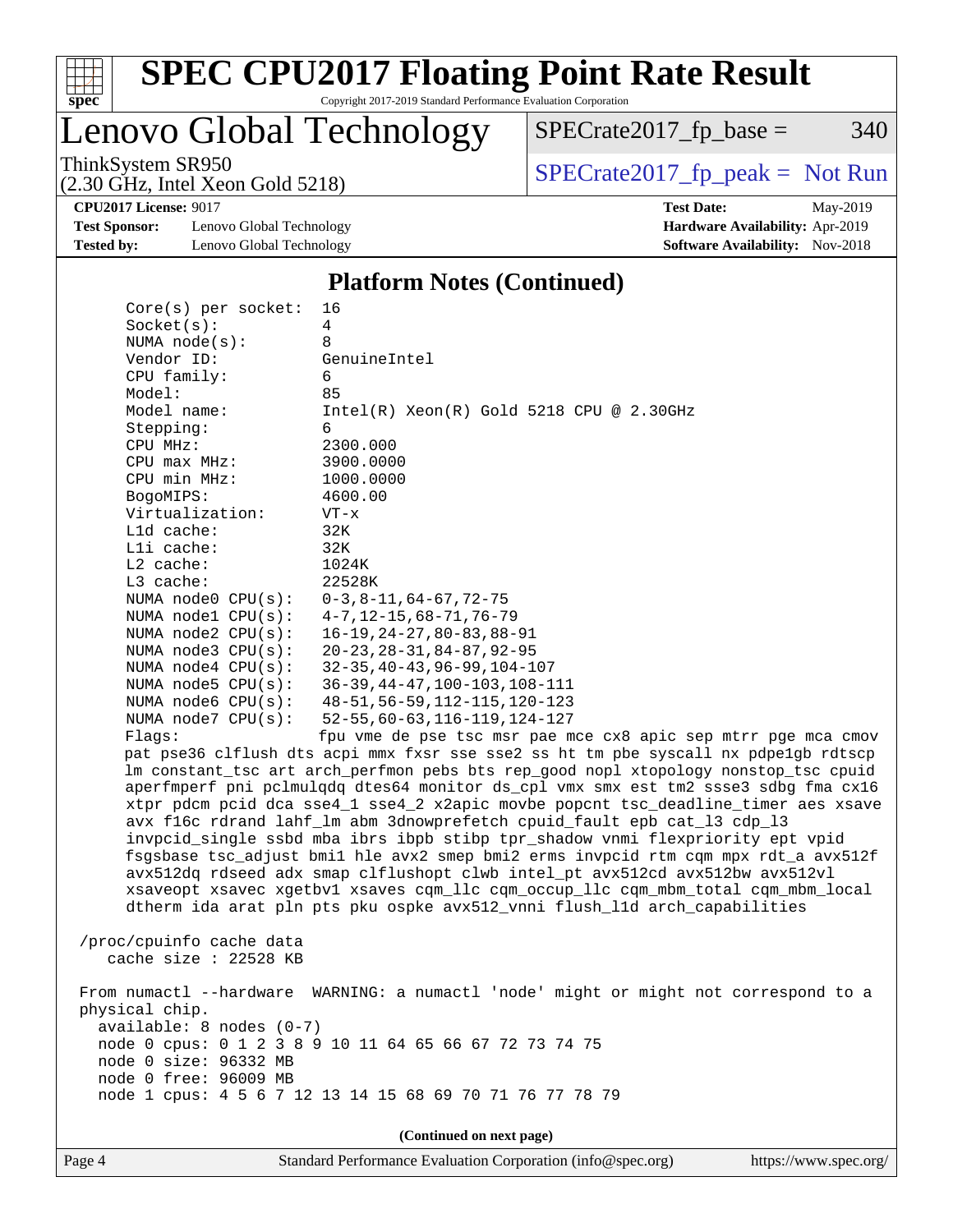

# **[SPEC CPU2017 Floating Point Rate Result](http://www.spec.org/auto/cpu2017/Docs/result-fields.html#SPECCPU2017FloatingPointRateResult)**

Copyright 2017-2019 Standard Performance Evaluation Corporation

### Lenovo Global Technology

 $SPECrate2017_fp\_base = 340$ 

(2.30 GHz, Intel Xeon Gold 5218)

ThinkSystem SR950<br>  $(2,30 \text{ GHz})$  Intel Xeon Gold 5218)

**[Test Sponsor:](http://www.spec.org/auto/cpu2017/Docs/result-fields.html#TestSponsor)** Lenovo Global Technology **[Hardware Availability:](http://www.spec.org/auto/cpu2017/Docs/result-fields.html#HardwareAvailability)** Apr-2019 **[Tested by:](http://www.spec.org/auto/cpu2017/Docs/result-fields.html#Testedby)** Lenovo Global Technology **[Software Availability:](http://www.spec.org/auto/cpu2017/Docs/result-fields.html#SoftwareAvailability)** Nov-2018

**[CPU2017 License:](http://www.spec.org/auto/cpu2017/Docs/result-fields.html#CPU2017License)** 9017 **[Test Date:](http://www.spec.org/auto/cpu2017/Docs/result-fields.html#TestDate)** May-2019

#### **[Platform Notes \(Continued\)](http://www.spec.org/auto/cpu2017/Docs/result-fields.html#PlatformNotes)**

| node 1 size: 96757 MB                                                  |  |  |  |  |  |
|------------------------------------------------------------------------|--|--|--|--|--|
| node 1 free: 93568 MB                                                  |  |  |  |  |  |
| node 2 cpus: 16 17 18 19 24 25 26 27 80 81 82 83 88 89 90 91           |  |  |  |  |  |
| node 2 size: 96757 MB                                                  |  |  |  |  |  |
| node 2 free: 96604 MB                                                  |  |  |  |  |  |
| node 3 cpus: 20 21 22 23 28 29 30 31 84 85 86 87 92 93 94 95           |  |  |  |  |  |
| node 3 size: 96757 MB                                                  |  |  |  |  |  |
| node 3 free: 96611 MB                                                  |  |  |  |  |  |
| node 4 cpus: 32 33 34 35 40 41 42 43 96 97 98 99 104 105 106 107       |  |  |  |  |  |
| node 4 size: 96757 MB                                                  |  |  |  |  |  |
| node 4 free: 96608 MB                                                  |  |  |  |  |  |
| node 5 cpus: 36 37 38 39 44 45 46 47 100 101 102 103 108 109 110 111   |  |  |  |  |  |
| node 5 size: 96757 MB                                                  |  |  |  |  |  |
| node 5 free: 96585 MB                                                  |  |  |  |  |  |
| node 6 cpus: 48 49 50 51 56 57 58 59 112 113 114 115 120 121 122 123   |  |  |  |  |  |
| node 6 size: 96757 MB                                                  |  |  |  |  |  |
| node 6 free: 96380 MB                                                  |  |  |  |  |  |
| node 7 cpus: 52 53 54 55 60 61 62 63 116 117 118 119 124 125 126 127   |  |  |  |  |  |
| node 7 size: 96754 MB                                                  |  |  |  |  |  |
| node 7 free: 96596 MB                                                  |  |  |  |  |  |
| node distances:                                                        |  |  |  |  |  |
| node<br>4 5 6 7<br>$\overline{0}$<br>$\mathbf{1}$<br>2<br>$\mathbf{3}$ |  |  |  |  |  |
| 0:<br>21<br>10<br>31<br>31<br>21<br>21<br>21<br>11                     |  |  |  |  |  |
| 11<br>21<br>21<br>21<br>21<br>1:<br>10<br>31<br>31                     |  |  |  |  |  |
| 2:<br>31<br>31<br>21<br>21<br>21<br>10<br>11<br>21                     |  |  |  |  |  |
| 31<br>31<br>3:<br>11<br>10<br>21<br>21<br>21<br>21                     |  |  |  |  |  |
| 21<br>21<br>21<br>21<br>31<br>31<br>4 :<br>10<br>11                    |  |  |  |  |  |
| 5:<br>21<br>31<br>21<br>21<br>21<br>11<br>10<br>31                     |  |  |  |  |  |
| 6:<br>21<br>31<br>10<br>21<br>21<br>21<br>31<br>11<br>7:<br>21         |  |  |  |  |  |
| 21<br>21<br>21<br>31<br>31<br>11<br>10                                 |  |  |  |  |  |
| From /proc/meminfo                                                     |  |  |  |  |  |
| MemTotal:<br>792199464 kB                                              |  |  |  |  |  |
| HugePages_Total:<br>0                                                  |  |  |  |  |  |
| Hugepagesize: 2048 kB                                                  |  |  |  |  |  |
|                                                                        |  |  |  |  |  |
| From /etc/*release* /etc/*version*                                     |  |  |  |  |  |
| os-release:                                                            |  |  |  |  |  |
| NAME="SLES"                                                            |  |  |  |  |  |
| VERSION="15"                                                           |  |  |  |  |  |
| VERSION ID="15"                                                        |  |  |  |  |  |
| PRETTY_NAME="SUSE Linux Enterprise Server 15"                          |  |  |  |  |  |
| ID="sles"                                                              |  |  |  |  |  |
| ID LIKE="suse"                                                         |  |  |  |  |  |
| $ANSI$ _COLOR=" $0:32$ "                                               |  |  |  |  |  |
| CPE_NAME="cpe:/o:suse:sles:15"                                         |  |  |  |  |  |
|                                                                        |  |  |  |  |  |
|                                                                        |  |  |  |  |  |
| (Continued on next page)                                               |  |  |  |  |  |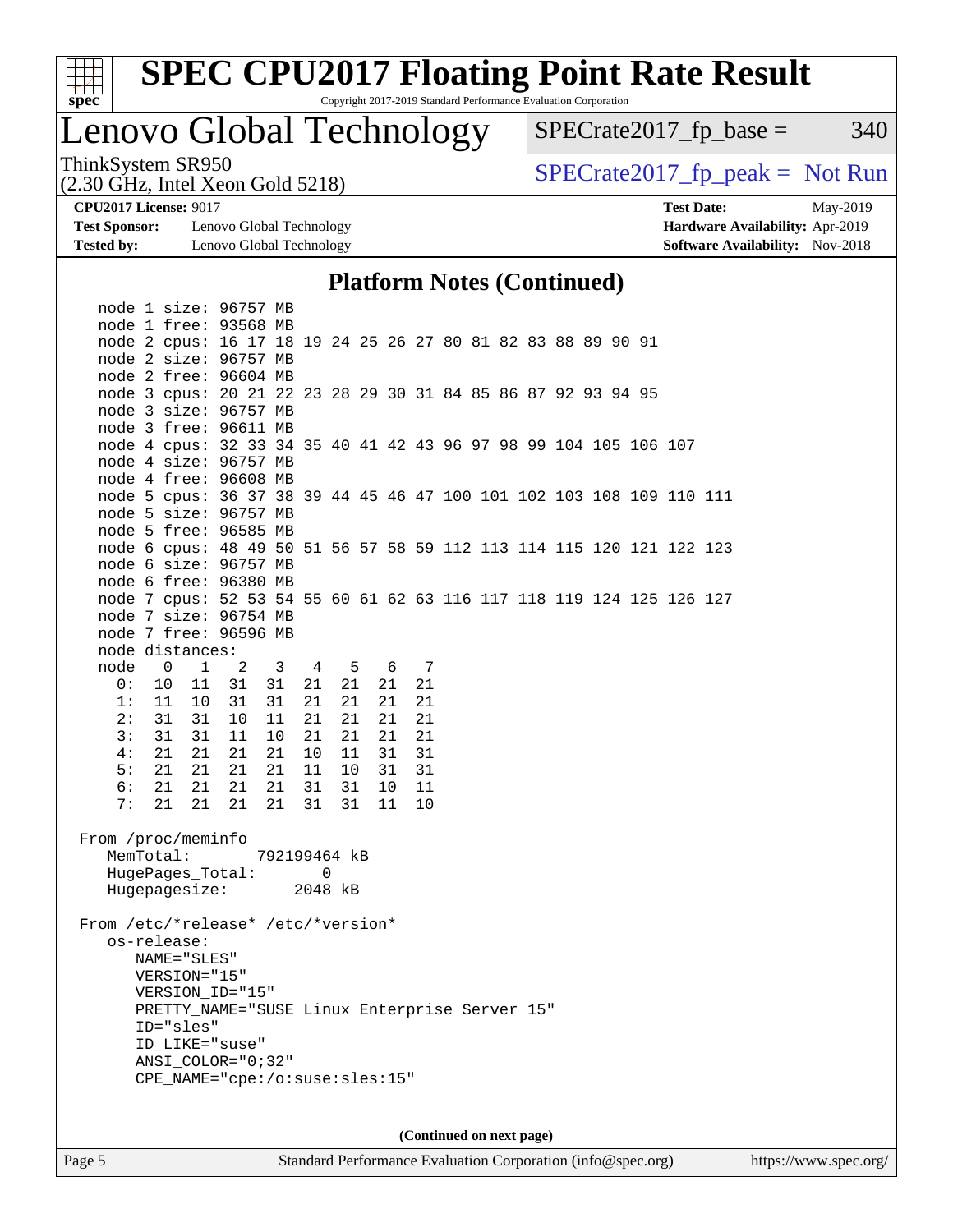| <b>SPEC CPU2017 Floating Point Rate Result</b><br>Copyright 2017-2019 Standard Performance Evaluation Corporation<br>$spec^*$                                                                                                                                                                                                                                                                        |                                 |  |  |  |  |
|------------------------------------------------------------------------------------------------------------------------------------------------------------------------------------------------------------------------------------------------------------------------------------------------------------------------------------------------------------------------------------------------------|---------------------------------|--|--|--|--|
| Lenovo Global Technology                                                                                                                                                                                                                                                                                                                                                                             | $SPECrate2017$ fp base =<br>340 |  |  |  |  |
| ThinkSystem SR950<br>$(2.30 \text{ GHz}, \text{Intel Xeon Gold } 5218)$                                                                                                                                                                                                                                                                                                                              | $SPECrate2017fr peak = Not Run$ |  |  |  |  |
| <b>CPU2017 License: 9017</b><br><b>Test Date:</b><br>May-2019<br><b>Test Sponsor:</b><br>Lenovo Global Technology<br>Hardware Availability: Apr-2019<br>Software Availability: Nov-2018<br><b>Tested by:</b><br>Lenovo Global Technology                                                                                                                                                             |                                 |  |  |  |  |
| <b>Platform Notes (Continued)</b>                                                                                                                                                                                                                                                                                                                                                                    |                                 |  |  |  |  |
| uname $-a$ :<br>Linux linux-ulb8 4.12.14-25.13-default #1 SMP Tue Aug 14 15:07:35 UTC 2018 (947aa51)<br>x86 64 x86 64 x86 64 GNU/Linux                                                                                                                                                                                                                                                               |                                 |  |  |  |  |
| Kernel self-reported vulnerability status:<br>CVE-2017-5754 (Meltdown):<br>Not affected                                                                                                                                                                                                                                                                                                              |                                 |  |  |  |  |
| CVE-2017-5753 (Spectre variant 1): Mitigation: __user pointer sanitization<br>CVE-2017-5715 (Spectre variant 2): Mitigation: Indirect Branch Restricted Speculation,<br>IBPB, IBRS FW                                                                                                                                                                                                                |                                 |  |  |  |  |
| run-level 3 May 31 15:13                                                                                                                                                                                                                                                                                                                                                                             |                                 |  |  |  |  |
| SPEC is set to: /home/cpu2017-1.0.5-ic19.0u1<br>Filesystem<br>Type Size Used Avail Use% Mounted on<br>/dev/sda2<br>xfs<br>744G<br>23G 722G<br>$3\frac{6}{9}$ /                                                                                                                                                                                                                                       |                                 |  |  |  |  |
| Additional information from dmidecode follows. WARNING: Use caution when you interpret<br>this section. The 'dmidecode' program reads system data which is "intended to allow<br>hardware to be accurately determined", but the intent may not be met, as there are<br>frequent changes to hardware, firmware, and the "DMTF SMBIOS" standard.<br>BIOS Lenovo -[PSE121I-1.50]- 03/01/2019<br>Memory: |                                 |  |  |  |  |
| 48x NO DIMM NO DIMM<br>48x Samsung M393A2K43BB1-CTD 16 GB 2 rank 2666                                                                                                                                                                                                                                                                                                                                |                                 |  |  |  |  |
| (End of data from sysinfo program)                                                                                                                                                                                                                                                                                                                                                                   |                                 |  |  |  |  |
| <b>Compiler Version Notes</b>                                                                                                                                                                                                                                                                                                                                                                        |                                 |  |  |  |  |
| $519.1$ bm_r(base) $538.imagick_r(base)$ $544.nab_r(base)$<br>CC                                                                                                                                                                                                                                                                                                                                     | ======================          |  |  |  |  |
| Intel(R) C Intel(R) 64 Compiler for applications running on Intel(R) 64,                                                                                                                                                                                                                                                                                                                             |                                 |  |  |  |  |

Version 19.0.1.144 Build 20181018

Copyright (C) 1985-2018 Intel Corporation. All rights reserved. ------------------------------------------------------------------------------

==============================================================================

CXXC 508.namd\_r(base) 510.parest\_r(base)

------------------------------------------------------------------------------ Intel(R) C++ Intel(R) 64 Compiler for applications running on Intel(R)  $64$ , Version 19.0.1.144 Build 20181018 Copyright (C) 1985-2018 Intel Corporation. All rights reserved.

------------------------------------------------------------------------------

**(Continued on next page)**

Page 6 Standard Performance Evaluation Corporation [\(info@spec.org\)](mailto:info@spec.org) <https://www.spec.org/>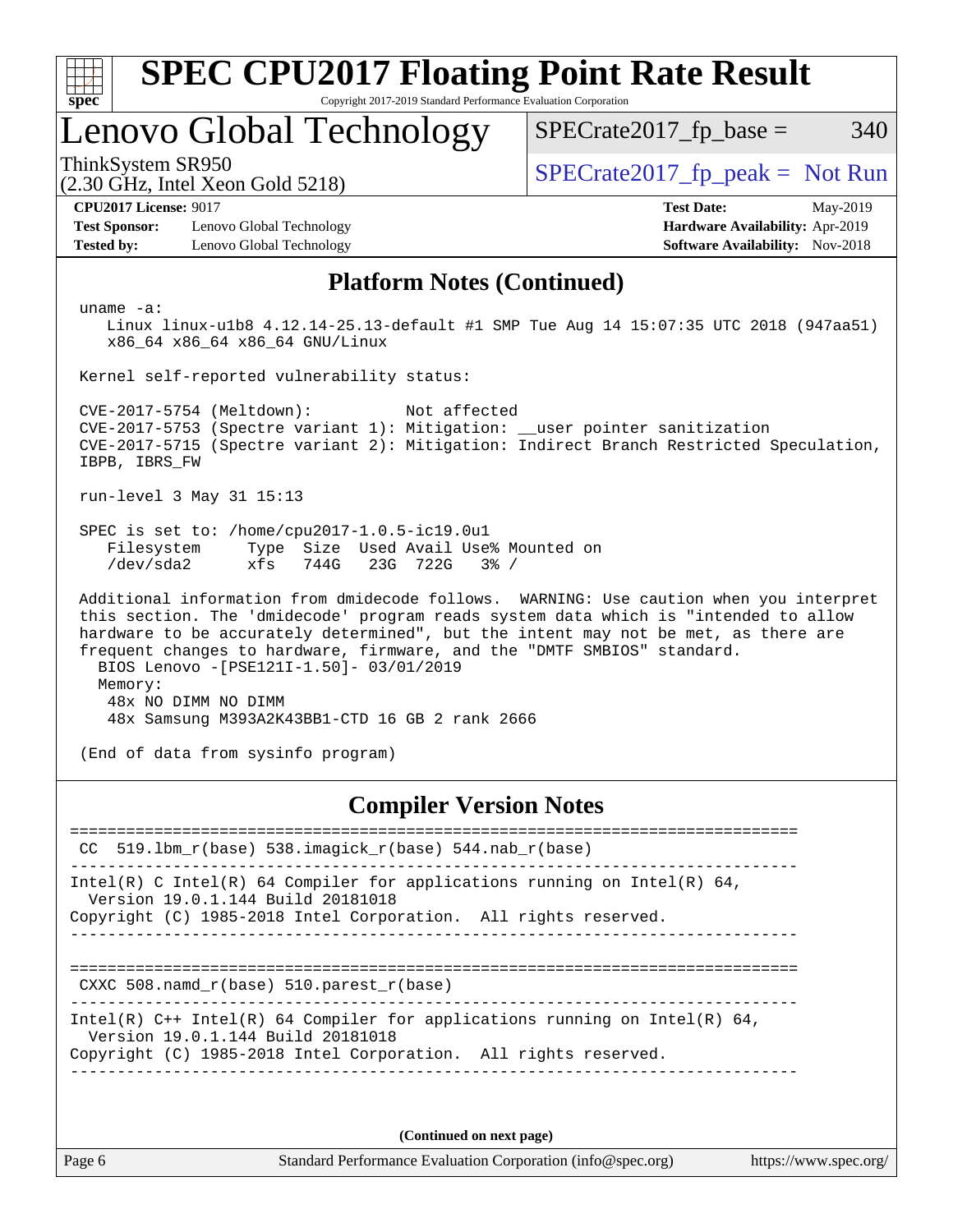

# **[SPEC CPU2017 Floating Point Rate Result](http://www.spec.org/auto/cpu2017/Docs/result-fields.html#SPECCPU2017FloatingPointRateResult)**

Copyright 2017-2019 Standard Performance Evaluation Corporation

Lenovo Global Technology

ThinkSystem SR950<br>  $(2, 30 \text{ GHz, Intel Yoon Gold 5218})$  [SPECrate2017\\_fp\\_peak =](http://www.spec.org/auto/cpu2017/Docs/result-fields.html#SPECrate2017fppeak) Not Run

 $SPECrate2017_fp\_base = 340$ 

(2.30 GHz, Intel Xeon Gold 5218)

**[Test Sponsor:](http://www.spec.org/auto/cpu2017/Docs/result-fields.html#TestSponsor)** Lenovo Global Technology **[Hardware Availability:](http://www.spec.org/auto/cpu2017/Docs/result-fields.html#HardwareAvailability)** Apr-2019 **[Tested by:](http://www.spec.org/auto/cpu2017/Docs/result-fields.html#Testedby)** Lenovo Global Technology **[Software Availability:](http://www.spec.org/auto/cpu2017/Docs/result-fields.html#SoftwareAvailability)** Nov-2018

**[CPU2017 License:](http://www.spec.org/auto/cpu2017/Docs/result-fields.html#CPU2017License)** 9017 **[Test Date:](http://www.spec.org/auto/cpu2017/Docs/result-fields.html#TestDate)** May-2019

### **[Compiler Version Notes \(Continued\)](http://www.spec.org/auto/cpu2017/Docs/result-fields.html#CompilerVersionNotes)**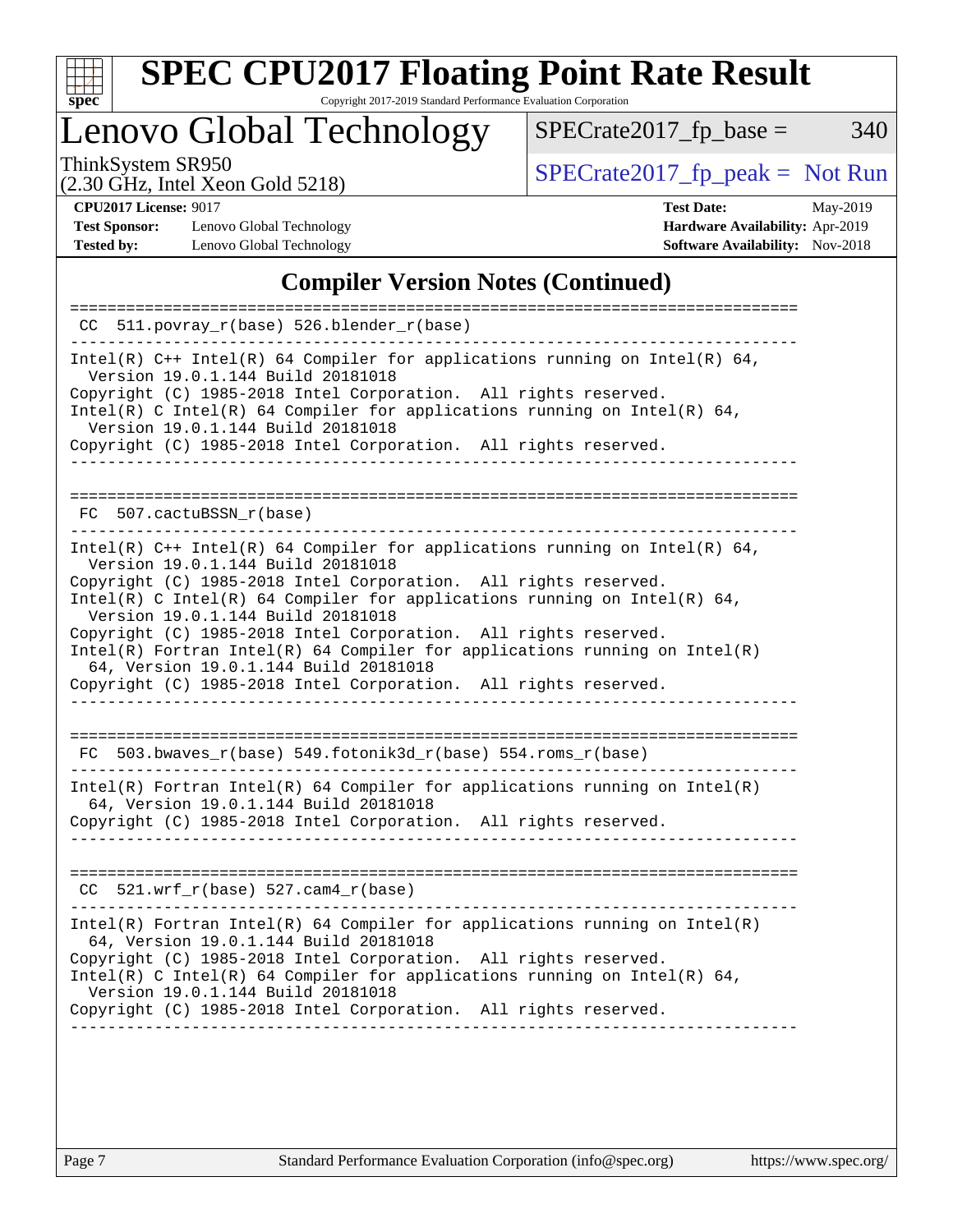

### Lenovo Global Technology

 $SPECTate2017$ \_fp\_base = 340

(2.30 GHz, Intel Xeon Gold 5218)

ThinkSystem SR950<br>  $SPECTI<sub>5</sub>18$  [SPECrate2017\\_fp\\_peak =](http://www.spec.org/auto/cpu2017/Docs/result-fields.html#SPECrate2017fppeak) Not Run

**[Test Sponsor:](http://www.spec.org/auto/cpu2017/Docs/result-fields.html#TestSponsor)** Lenovo Global Technology **[Hardware Availability:](http://www.spec.org/auto/cpu2017/Docs/result-fields.html#HardwareAvailability)** Apr-2019 **[Tested by:](http://www.spec.org/auto/cpu2017/Docs/result-fields.html#Testedby)** Lenovo Global Technology **[Software Availability:](http://www.spec.org/auto/cpu2017/Docs/result-fields.html#SoftwareAvailability)** Nov-2018

**[CPU2017 License:](http://www.spec.org/auto/cpu2017/Docs/result-fields.html#CPU2017License)** 9017 **[Test Date:](http://www.spec.org/auto/cpu2017/Docs/result-fields.html#TestDate)** May-2019

### **[Base Compiler Invocation](http://www.spec.org/auto/cpu2017/Docs/result-fields.html#BaseCompilerInvocation)**

[C benchmarks:](http://www.spec.org/auto/cpu2017/Docs/result-fields.html#Cbenchmarks) [icc -m64 -std=c11](http://www.spec.org/cpu2017/results/res2019q3/cpu2017-20190805-16665.flags.html#user_CCbase_intel_icc_64bit_c11_33ee0cdaae7deeeab2a9725423ba97205ce30f63b9926c2519791662299b76a0318f32ddfffdc46587804de3178b4f9328c46fa7c2b0cd779d7a61945c91cd35)

[C++ benchmarks:](http://www.spec.org/auto/cpu2017/Docs/result-fields.html#CXXbenchmarks) [icpc -m64](http://www.spec.org/cpu2017/results/res2019q3/cpu2017-20190805-16665.flags.html#user_CXXbase_intel_icpc_64bit_4ecb2543ae3f1412ef961e0650ca070fec7b7afdcd6ed48761b84423119d1bf6bdf5cad15b44d48e7256388bc77273b966e5eb805aefd121eb22e9299b2ec9d9)

[Fortran benchmarks](http://www.spec.org/auto/cpu2017/Docs/result-fields.html#Fortranbenchmarks): [ifort -m64](http://www.spec.org/cpu2017/results/res2019q3/cpu2017-20190805-16665.flags.html#user_FCbase_intel_ifort_64bit_24f2bb282fbaeffd6157abe4f878425411749daecae9a33200eee2bee2fe76f3b89351d69a8130dd5949958ce389cf37ff59a95e7a40d588e8d3a57e0c3fd751)

[Benchmarks using both Fortran and C:](http://www.spec.org/auto/cpu2017/Docs/result-fields.html#BenchmarksusingbothFortranandC) [ifort -m64](http://www.spec.org/cpu2017/results/res2019q3/cpu2017-20190805-16665.flags.html#user_CC_FCbase_intel_ifort_64bit_24f2bb282fbaeffd6157abe4f878425411749daecae9a33200eee2bee2fe76f3b89351d69a8130dd5949958ce389cf37ff59a95e7a40d588e8d3a57e0c3fd751) [icc -m64 -std=c11](http://www.spec.org/cpu2017/results/res2019q3/cpu2017-20190805-16665.flags.html#user_CC_FCbase_intel_icc_64bit_c11_33ee0cdaae7deeeab2a9725423ba97205ce30f63b9926c2519791662299b76a0318f32ddfffdc46587804de3178b4f9328c46fa7c2b0cd779d7a61945c91cd35)

[Benchmarks using both C and C++](http://www.spec.org/auto/cpu2017/Docs/result-fields.html#BenchmarksusingbothCandCXX): [icpc -m64](http://www.spec.org/cpu2017/results/res2019q3/cpu2017-20190805-16665.flags.html#user_CC_CXXbase_intel_icpc_64bit_4ecb2543ae3f1412ef961e0650ca070fec7b7afdcd6ed48761b84423119d1bf6bdf5cad15b44d48e7256388bc77273b966e5eb805aefd121eb22e9299b2ec9d9) [icc -m64 -std=c11](http://www.spec.org/cpu2017/results/res2019q3/cpu2017-20190805-16665.flags.html#user_CC_CXXbase_intel_icc_64bit_c11_33ee0cdaae7deeeab2a9725423ba97205ce30f63b9926c2519791662299b76a0318f32ddfffdc46587804de3178b4f9328c46fa7c2b0cd779d7a61945c91cd35)

[Benchmarks using Fortran, C, and C++:](http://www.spec.org/auto/cpu2017/Docs/result-fields.html#BenchmarksusingFortranCandCXX) [icpc -m64](http://www.spec.org/cpu2017/results/res2019q3/cpu2017-20190805-16665.flags.html#user_CC_CXX_FCbase_intel_icpc_64bit_4ecb2543ae3f1412ef961e0650ca070fec7b7afdcd6ed48761b84423119d1bf6bdf5cad15b44d48e7256388bc77273b966e5eb805aefd121eb22e9299b2ec9d9) [icc -m64 -std=c11](http://www.spec.org/cpu2017/results/res2019q3/cpu2017-20190805-16665.flags.html#user_CC_CXX_FCbase_intel_icc_64bit_c11_33ee0cdaae7deeeab2a9725423ba97205ce30f63b9926c2519791662299b76a0318f32ddfffdc46587804de3178b4f9328c46fa7c2b0cd779d7a61945c91cd35) [ifort -m64](http://www.spec.org/cpu2017/results/res2019q3/cpu2017-20190805-16665.flags.html#user_CC_CXX_FCbase_intel_ifort_64bit_24f2bb282fbaeffd6157abe4f878425411749daecae9a33200eee2bee2fe76f3b89351d69a8130dd5949958ce389cf37ff59a95e7a40d588e8d3a57e0c3fd751)

### **[Base Portability Flags](http://www.spec.org/auto/cpu2017/Docs/result-fields.html#BasePortabilityFlags)**

 503.bwaves\_r: [-DSPEC\\_LP64](http://www.spec.org/cpu2017/results/res2019q3/cpu2017-20190805-16665.flags.html#suite_basePORTABILITY503_bwaves_r_DSPEC_LP64) 507.cactuBSSN\_r: [-DSPEC\\_LP64](http://www.spec.org/cpu2017/results/res2019q3/cpu2017-20190805-16665.flags.html#suite_basePORTABILITY507_cactuBSSN_r_DSPEC_LP64) 508.namd\_r: [-DSPEC\\_LP64](http://www.spec.org/cpu2017/results/res2019q3/cpu2017-20190805-16665.flags.html#suite_basePORTABILITY508_namd_r_DSPEC_LP64) 510.parest\_r: [-DSPEC\\_LP64](http://www.spec.org/cpu2017/results/res2019q3/cpu2017-20190805-16665.flags.html#suite_basePORTABILITY510_parest_r_DSPEC_LP64) 511.povray\_r: [-DSPEC\\_LP64](http://www.spec.org/cpu2017/results/res2019q3/cpu2017-20190805-16665.flags.html#suite_basePORTABILITY511_povray_r_DSPEC_LP64) 519.lbm\_r: [-DSPEC\\_LP64](http://www.spec.org/cpu2017/results/res2019q3/cpu2017-20190805-16665.flags.html#suite_basePORTABILITY519_lbm_r_DSPEC_LP64) 521.wrf\_r: [-DSPEC\\_LP64](http://www.spec.org/cpu2017/results/res2019q3/cpu2017-20190805-16665.flags.html#suite_basePORTABILITY521_wrf_r_DSPEC_LP64) [-DSPEC\\_CASE\\_FLAG](http://www.spec.org/cpu2017/results/res2019q3/cpu2017-20190805-16665.flags.html#b521.wrf_r_baseCPORTABILITY_DSPEC_CASE_FLAG) [-convert big\\_endian](http://www.spec.org/cpu2017/results/res2019q3/cpu2017-20190805-16665.flags.html#user_baseFPORTABILITY521_wrf_r_convert_big_endian_c3194028bc08c63ac5d04de18c48ce6d347e4e562e8892b8bdbdc0214820426deb8554edfa529a3fb25a586e65a3d812c835984020483e7e73212c4d31a38223) 526.blender\_r: [-DSPEC\\_LP64](http://www.spec.org/cpu2017/results/res2019q3/cpu2017-20190805-16665.flags.html#suite_basePORTABILITY526_blender_r_DSPEC_LP64) [-DSPEC\\_LINUX](http://www.spec.org/cpu2017/results/res2019q3/cpu2017-20190805-16665.flags.html#b526.blender_r_baseCPORTABILITY_DSPEC_LINUX) [-funsigned-char](http://www.spec.org/cpu2017/results/res2019q3/cpu2017-20190805-16665.flags.html#user_baseCPORTABILITY526_blender_r_force_uchar_40c60f00ab013830e2dd6774aeded3ff59883ba5a1fc5fc14077f794d777847726e2a5858cbc7672e36e1b067e7e5c1d9a74f7176df07886a243d7cc18edfe67) 527.cam4\_r: [-DSPEC\\_LP64](http://www.spec.org/cpu2017/results/res2019q3/cpu2017-20190805-16665.flags.html#suite_basePORTABILITY527_cam4_r_DSPEC_LP64) [-DSPEC\\_CASE\\_FLAG](http://www.spec.org/cpu2017/results/res2019q3/cpu2017-20190805-16665.flags.html#b527.cam4_r_baseCPORTABILITY_DSPEC_CASE_FLAG) 538.imagick\_r: [-DSPEC\\_LP64](http://www.spec.org/cpu2017/results/res2019q3/cpu2017-20190805-16665.flags.html#suite_basePORTABILITY538_imagick_r_DSPEC_LP64) 544.nab\_r: [-DSPEC\\_LP64](http://www.spec.org/cpu2017/results/res2019q3/cpu2017-20190805-16665.flags.html#suite_basePORTABILITY544_nab_r_DSPEC_LP64) 549.fotonik3d\_r: [-DSPEC\\_LP64](http://www.spec.org/cpu2017/results/res2019q3/cpu2017-20190805-16665.flags.html#suite_basePORTABILITY549_fotonik3d_r_DSPEC_LP64) 554.roms\_r: [-DSPEC\\_LP64](http://www.spec.org/cpu2017/results/res2019q3/cpu2017-20190805-16665.flags.html#suite_basePORTABILITY554_roms_r_DSPEC_LP64)

### **[Base Optimization Flags](http://www.spec.org/auto/cpu2017/Docs/result-fields.html#BaseOptimizationFlags)**

[C benchmarks](http://www.spec.org/auto/cpu2017/Docs/result-fields.html#Cbenchmarks):

[-xCORE-AVX2](http://www.spec.org/cpu2017/results/res2019q3/cpu2017-20190805-16665.flags.html#user_CCbase_f-xCORE-AVX2) [-ipo](http://www.spec.org/cpu2017/results/res2019q3/cpu2017-20190805-16665.flags.html#user_CCbase_f-ipo) [-O3](http://www.spec.org/cpu2017/results/res2019q3/cpu2017-20190805-16665.flags.html#user_CCbase_f-O3) [-no-prec-div](http://www.spec.org/cpu2017/results/res2019q3/cpu2017-20190805-16665.flags.html#user_CCbase_f-no-prec-div) [-qopt-prefetch](http://www.spec.org/cpu2017/results/res2019q3/cpu2017-20190805-16665.flags.html#user_CCbase_f-qopt-prefetch) [-ffinite-math-only](http://www.spec.org/cpu2017/results/res2019q3/cpu2017-20190805-16665.flags.html#user_CCbase_f_finite_math_only_cb91587bd2077682c4b38af759c288ed7c732db004271a9512da14a4f8007909a5f1427ecbf1a0fb78ff2a814402c6114ac565ca162485bbcae155b5e4258871) [-qopt-mem-layout-trans=4](http://www.spec.org/cpu2017/results/res2019q3/cpu2017-20190805-16665.flags.html#user_CCbase_f-qopt-mem-layout-trans_fa39e755916c150a61361b7846f310bcdf6f04e385ef281cadf3647acec3f0ae266d1a1d22d972a7087a248fd4e6ca390a3634700869573d231a252c784941a8)

[C++ benchmarks:](http://www.spec.org/auto/cpu2017/Docs/result-fields.html#CXXbenchmarks) [-xCORE-AVX2](http://www.spec.org/cpu2017/results/res2019q3/cpu2017-20190805-16665.flags.html#user_CXXbase_f-xCORE-AVX2) [-ipo](http://www.spec.org/cpu2017/results/res2019q3/cpu2017-20190805-16665.flags.html#user_CXXbase_f-ipo) [-O3](http://www.spec.org/cpu2017/results/res2019q3/cpu2017-20190805-16665.flags.html#user_CXXbase_f-O3) [-no-prec-div](http://www.spec.org/cpu2017/results/res2019q3/cpu2017-20190805-16665.flags.html#user_CXXbase_f-no-prec-div) [-qopt-prefetch](http://www.spec.org/cpu2017/results/res2019q3/cpu2017-20190805-16665.flags.html#user_CXXbase_f-qopt-prefetch) [-ffinite-math-only](http://www.spec.org/cpu2017/results/res2019q3/cpu2017-20190805-16665.flags.html#user_CXXbase_f_finite_math_only_cb91587bd2077682c4b38af759c288ed7c732db004271a9512da14a4f8007909a5f1427ecbf1a0fb78ff2a814402c6114ac565ca162485bbcae155b5e4258871)

**(Continued on next page)**

Page 8 Standard Performance Evaluation Corporation [\(info@spec.org\)](mailto:info@spec.org) <https://www.spec.org/>